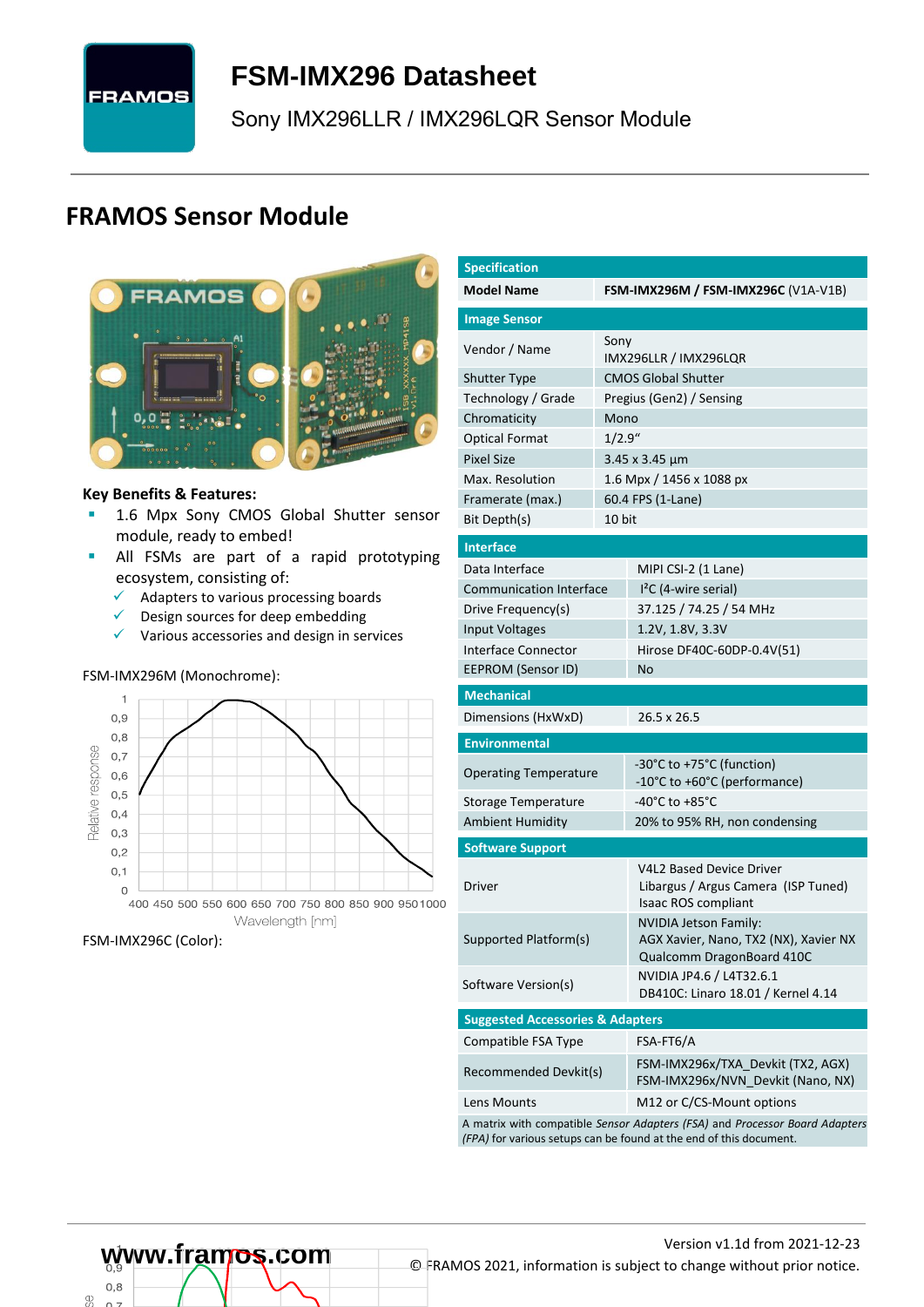**Mechanical Drawing**

**PAMOS** 



Sensor image optical center is in mechanical board center.

#### **Connector Pinout**

Type: [Hirose DF40C-60DP-0.4V\(51](#page-0-6)[\)](#page-0-6)  Mating Type: Hirose DF40HC(4.0)-60DS-0.4V(51)



Signals are routed directly from image sensor to connector. Details on specific signals are described in the respective image sensor datasheet.

## **www.framos.com**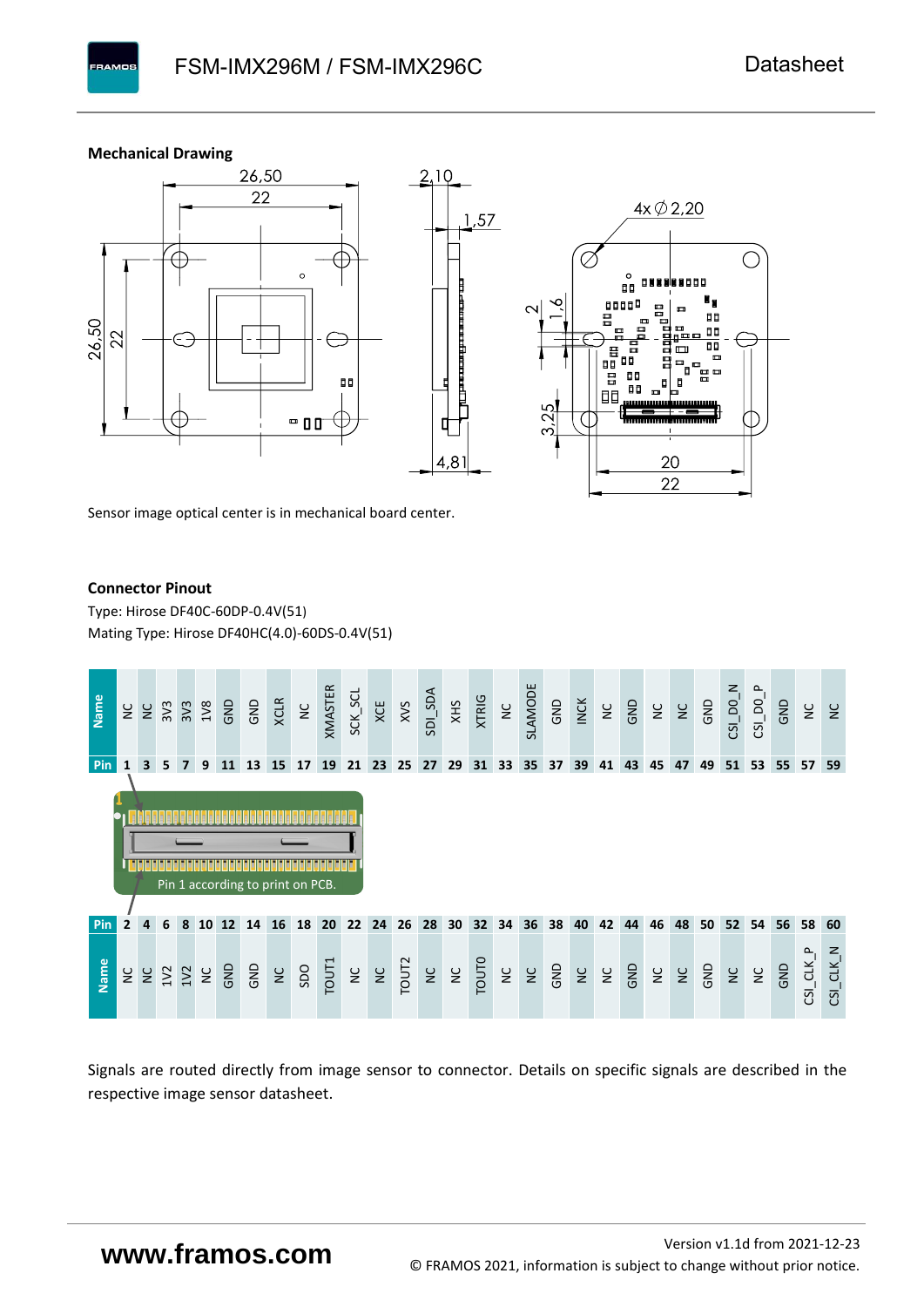#### **Table of Contents**

|              | $1 \quad$ |  |
|--------------|-----------|--|
|              | 1.1       |  |
|              | 1.2       |  |
|              | 1.2.1     |  |
|              | 1.2.2     |  |
| $\mathbf{2}$ |           |  |
|              | 2.1       |  |
|              | 2.1.1     |  |
|              | 2.1.2     |  |
| 3            |           |  |
|              | 3.1       |  |

 $\mathbf{I}$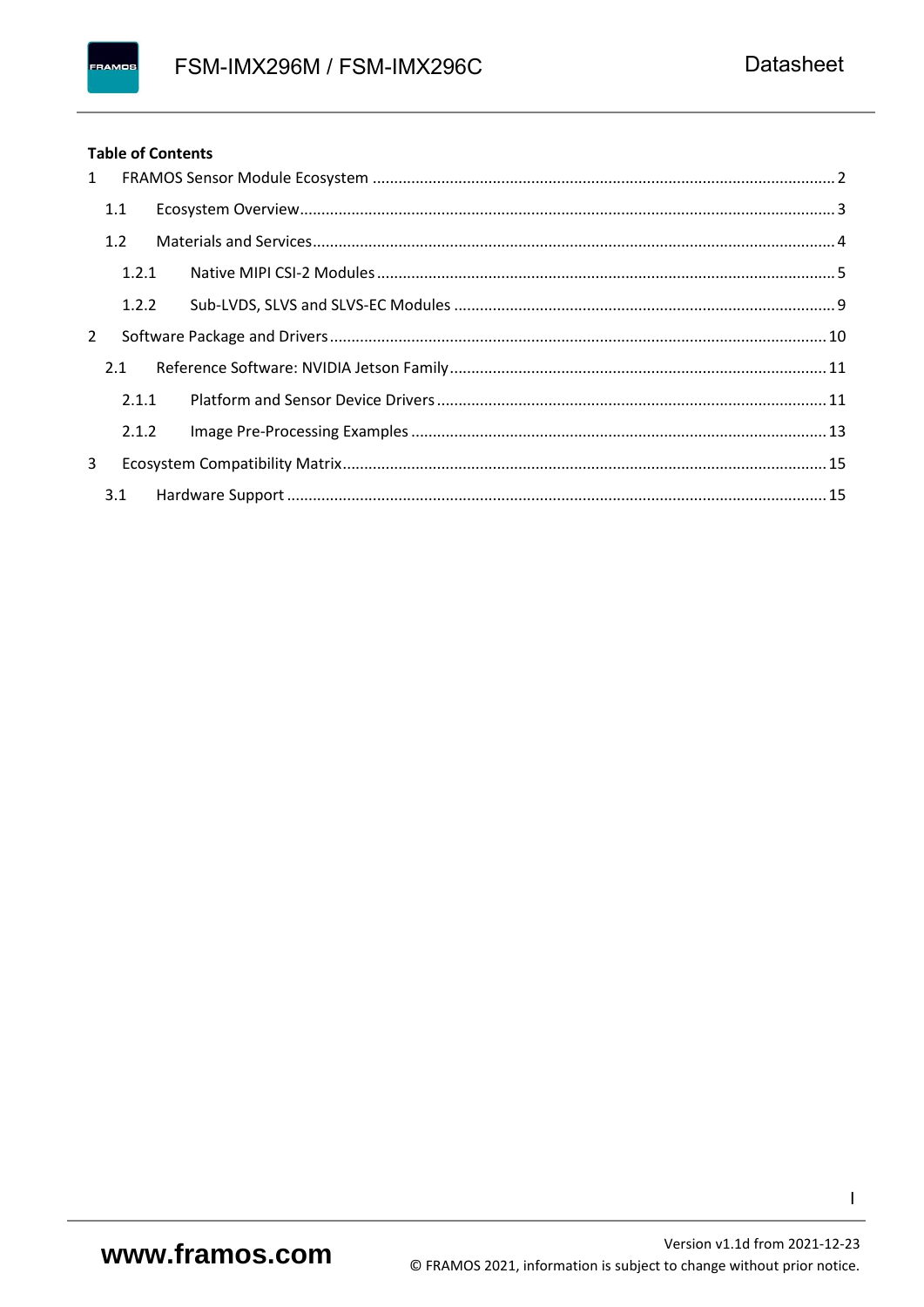#### <span id="page-3-0"></span>**1 FRAMOS Sensor Module Ecosystem**

The FSM Ecosystem consists of FRAMOS Sensor Modules, Adapters, Software and Sources, and provides one coherent solution supporting the whole process of integrating image sensors into embedded vision products.

During the evaluation and proof-of-concept phase, off-the-shelf sensor modules with a versatile adapter framework allow the connection of latest image sensor technology to open processing platforms, like the NVIDIA Jetson Family or the 96boards.org standard. Reference drivers and sample applications deliver images immediately after installation, supporting V4L2 and an optional derivate API providing comfortable integration. Within the development phase, electrical design references and driver sources guide with a solid and proven baseline to quickly port into individual system designs and extend scope, while decreasing risk and efforts.

To simplify and relieve the whole supply chain, all FRAMOS Sensor Modules and adapters are optimized and ready for delivery in volume and customization with pre-configured lens holder, lens and further accessories.

#### **Off-the-Shelf Hardware**

- FRAMOS Sensor Modules (FSM) from stock, ready for evaluation and optimized for initial mass production.
- Versatile adapter framework, allowing flexible testing of different modules, on different processing boards:
	- FRAMOS Sensor Adapter (FSA): Everything the specific sensor needs for operation
	- FRAMOS Processor Adapter (FPA): Connect up to four FSM + FSA to a specific processor board
- From lenses, mechanics and cables, all needed imaging accessories from one hand

#### **Kickstart Software Package**

- Drivers with basic sensor integration:
	- V4L2 drivers for specific image sensors
	- Platform specific device tree overlays
- Streamlined V4L2 library (LibSV) with comfortable and generic C/C++ API
- Example applications demonstrating initialization, configuration and image acquisition

Further to the off-the-shelf hard- and software, the Ecosystem supports you on project basis with:

- Driver sources allowing the focus on application specific scope and sensor features
- Electrical references for FSA and FPA, supporting quick and optimized embedding of FSMs
- Engineering services via FRAMOS and its partners, allowing you to focus on your product's unique value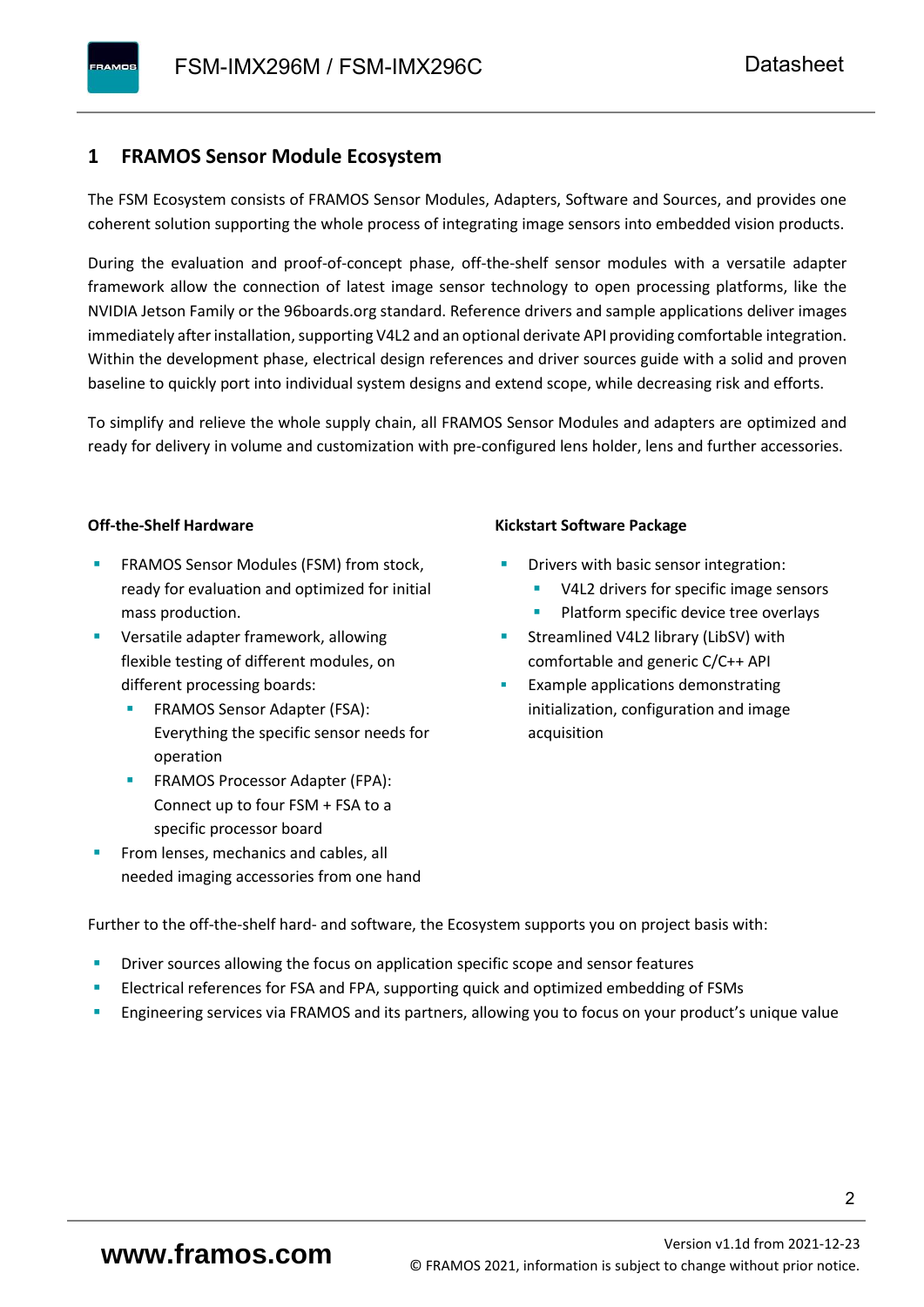#### <span id="page-4-0"></span>**1.1 Ecosystem Overview**

**PAMOS** 

The figure below shows a map of compatibility with all components inside the Ecosystem. Every element (or hardware) and connection displayed in **Green** operates with native MIPI CSI-2 (D-PHY) data.



Every component and connection displayed in **Orange** or **Blue** operates with proprietary (Sub-LVDS, SLVS) or standardized (SLVS-EC) LVDS data, that requires further attention to the physical processing of the image data by either data conversion or specific FPGA IP. Users of MIPI CSI-2 based processing systems are supported by FSM specific data conversion located on dedicated FRAMOS Sensor Adapters (FSAs).



*Figure 1: Assembly of a typical Sensor Module Development Kit*

Specification and compatibility of all individual components are listed in the appropriate chapter of the full datasheet. Access to software and drivers is only granted with the purchase of the appropriate development kit. Electrical design sources, support and services are provided on individual basis, they are not part of the development kit or component purchase.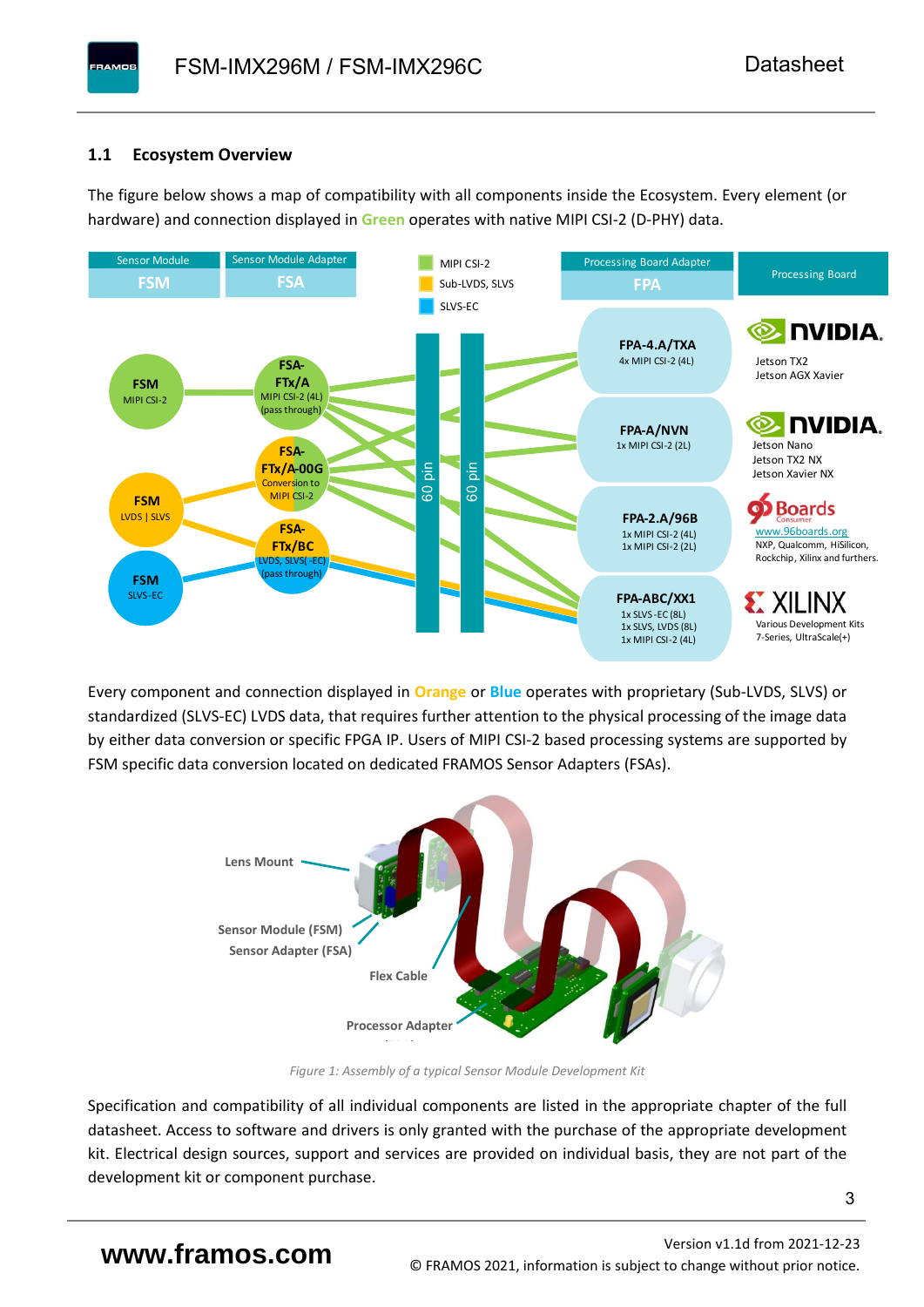#### <span id="page-5-0"></span>**1.2 Materials and Services**

Below you can find a list of materials and services as part of the FRAMOS Sensor Module Ecosystem.

#### **Hardware**

- **EXECTED FRAMOS Sensor Module Development Kits**
- **Individual Parts:** 
	- FRAMOS Sensor Modules
	- **FRAMOS Sensor Adapters**
	- **EXAMOS Processor Adapters**
	- **EXECTED** FRAMOS Module Accessories (Cables, Mounts)

**Software** (part of the Development Kit)

- Software Package for NVIDIA Jetson AGX Xavier, Nano, TX2, TX2 NX and Xavier NX
- Software Package for DragonBoard 410c (96Boards)
- **E** Xilinx FPGA reference implementation for SLVS-EC (Sony IMX421, IMX530)

#### **Design Sources** (on Project Basis)

- Software Driver Sources
- Electrical References for FSA, FPA (Schematics)

#### **Design Services**

- Off-the-shelf hardware customization including size, shape, connector and extended functionality
- Software customization and extension
	- Additional processor board support
	- Further sensor features and image (pre-)processing
- **■** Integration of additional sensors
- Optimization for volume production
- Lens assembly and alignment
- System / solution development
- Production and integration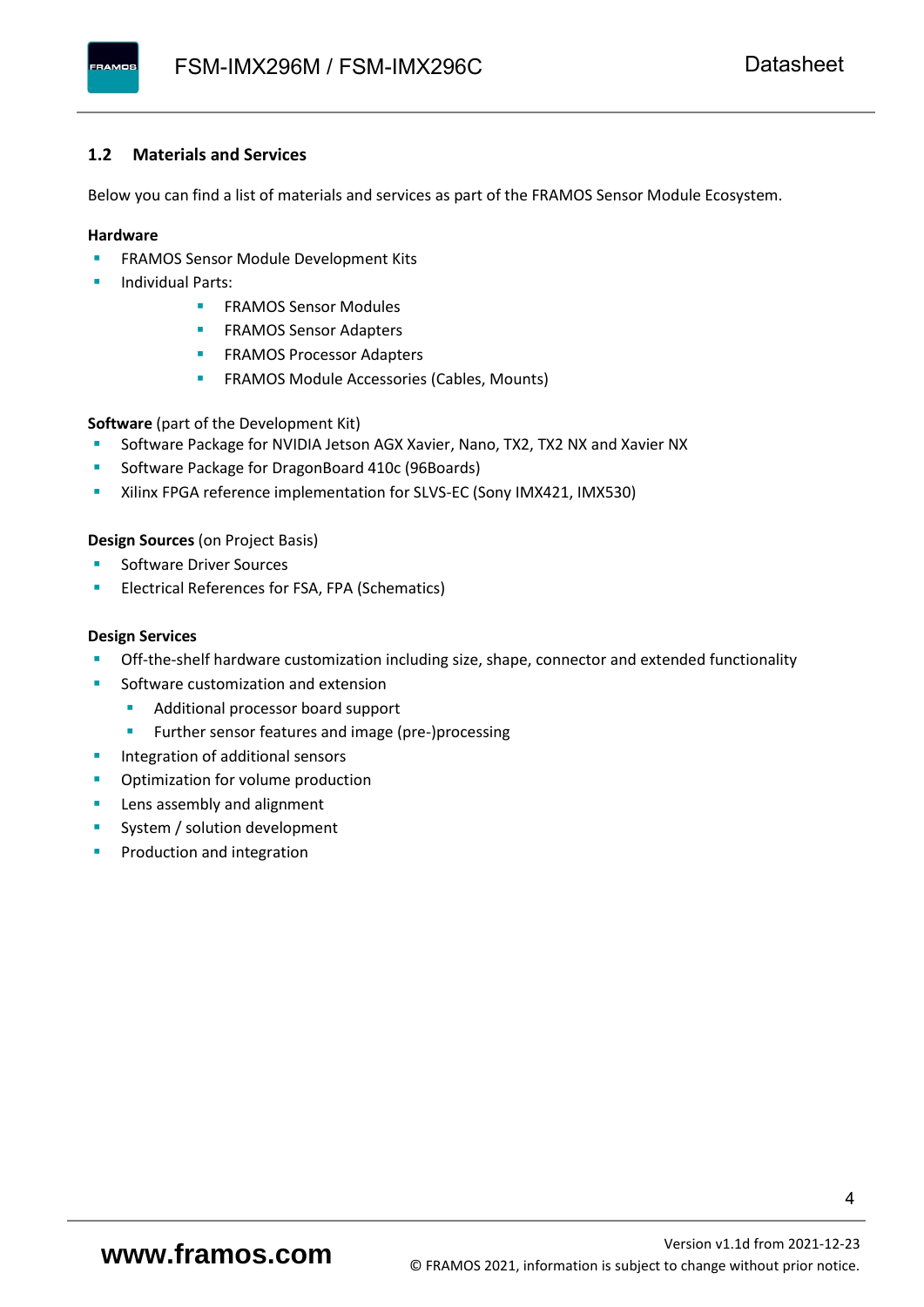#### **1.2.1 Native MIPI CSI - 2 Modules**

#### **[Global Shu](#page-0-7)tters**

<span id="page-6-0"></span>

| <b>Model Name</b>                        | FSM-IMX297                      | <b>FSM-AR0144</b>            | FSM-IMX296                      | FSM-HDP230                             | FSM-IMX565                             |
|------------------------------------------|---------------------------------|------------------------------|---------------------------------|----------------------------------------|----------------------------------------|
| <b>Shutter Type</b>                      | <b>CMOS Global Shutter</b>      | <b>CMOS Global Shutter</b>   | <b>CMOS Global Shutter</b>      | <b>CMOS Global Shutter</b>             | <b>CMOS Global Shutter</b>             |
| <b>Technology</b>                        | Pregius (Gen2)(Bin)             |                              | Pregius (Gen2)                  |                                        | Pregius S (Gen4)                       |
| <b>Resolution [MP]</b>                   | 0.4                             | $\mathbf{1}$                 | 1.6                             | 2.3                                    | 12.3                                   |
| <b>Resolution [HxV]</b>                  | 728 x 544                       | 1280 x 800                   | 1456 x 1088                     | 1944 x 1204                            | 4128 x 3008                            |
| Max. Framerate [FPS]                     | 120.9 FPS (1-Lane)              | 60.3 FPS (2-Lane)            | 60.4 FPS (1-Lane)               | 59.9 FPS (4-Lane)<br>59.9 FPS (2-Lane) | 42.6 FPS (4-Lane)<br>22.3 FPS (2-Lane) |
| Mono / Color                             | Mono                            | Color / Mono                 | Mono                            | Color / Mono                           | Color / Mono                           |
| <b>Sensor Manufacturer</b>               | Sony                            | <b>ON Semiconductor</b>      | Sony                            | Pyxalis                                | Sony                                   |
| <b>Sensor Name</b>                       | <b>IMX297LLR /</b><br>IMX297LQR | AR0144CSSM /<br>AR0144CSSC   | <b>IMX296LLR /</b><br>IMX296LQR | HDPYX 230-G Mono<br>/ HDPYX 230-G RGB  | <b>IMX565AAMJ-C/</b><br>IMX565AAQJ-C   |
| <b>Application / Grade</b>               | Sensing                         | Industrial                   | Sensing                         | Automotive                             | Industrial                             |
| <b>Optical Format [inch]</b>             | 1/2.9                           | 1/4                          | 1/2.9                           | 1/2.5                                  | 1/1.1                                  |
| Pixel Size [µm]                          | $6.9 \times 6.9$                | 3x3                          | $3.45 \times 3.45$              | $3.2 \times 3.2$                       | $2.74 \times 2.74$                     |
| <b>Pixel Bitdepth [bit]</b>              | 10 bit                          | $10/12$ bit                  | 10 bit                          | 8/10/12/14/16<br>bit                   | 8/10/12 bit                            |
| Data Interface [Type]                    | MIPI CSI-2                      | MIPI CSI-2                   | MIPI CSI-2                      | MIPI CSI-2                             | MIPI CSI-2                             |
| Data Interface [# Lanes]                 | $\mathbf{1}$                    | 1/2                          | $\mathbf{1}$                    | 2/4                                    | 2/4                                    |
| <b>Communication Interface</b>           | $I2C$ (4-wire serial)           | $I^2C$                       | $I2C$ (4-wire serial)           | $l^2C$                                 | $I^2C$                                 |
| <b>Drive Frequency [MHz]</b>             | 37.125 / 74.25 / 54             | 6 to 48                      | 37.125 / 74.25 / 54             | 6 to 27                                | 37.125 / 54 / 74.25<br><b>MHz</b>      |
| <b>Input Voltages</b>                    | 1.2V, 1.8V, 3.3V                | 1.2V, 1.8V, 2.8V             | 1.2V, 1.8V, 3.3V                | 1.2V, 1.8V, 2.8V                       | 1.1V, 1.8V, 2.9V, 3.3V                 |
| <b>Supported Lens Mounts</b>             | M12 or<br>C/CS-Mount options    | M12 or<br>C/CS-Mount options | M12 or<br>C/CS-Mount options    | M12 or<br>C/CS-Mount options           | C/CS-Mount option                      |
| <b>Board Dimensions [mm<sup>2</sup>]</b> | 26.5 mm x 26.5 mm               | 26.5 mm x 26.5 mm            | 26.5 mm x 26.5 mm               | 26.5 mm x 26.5 mm                      | 26.5 mm x 26.5 mm                      |

**www.framos.com**

www.framos.com

 $\mathfrak{g}$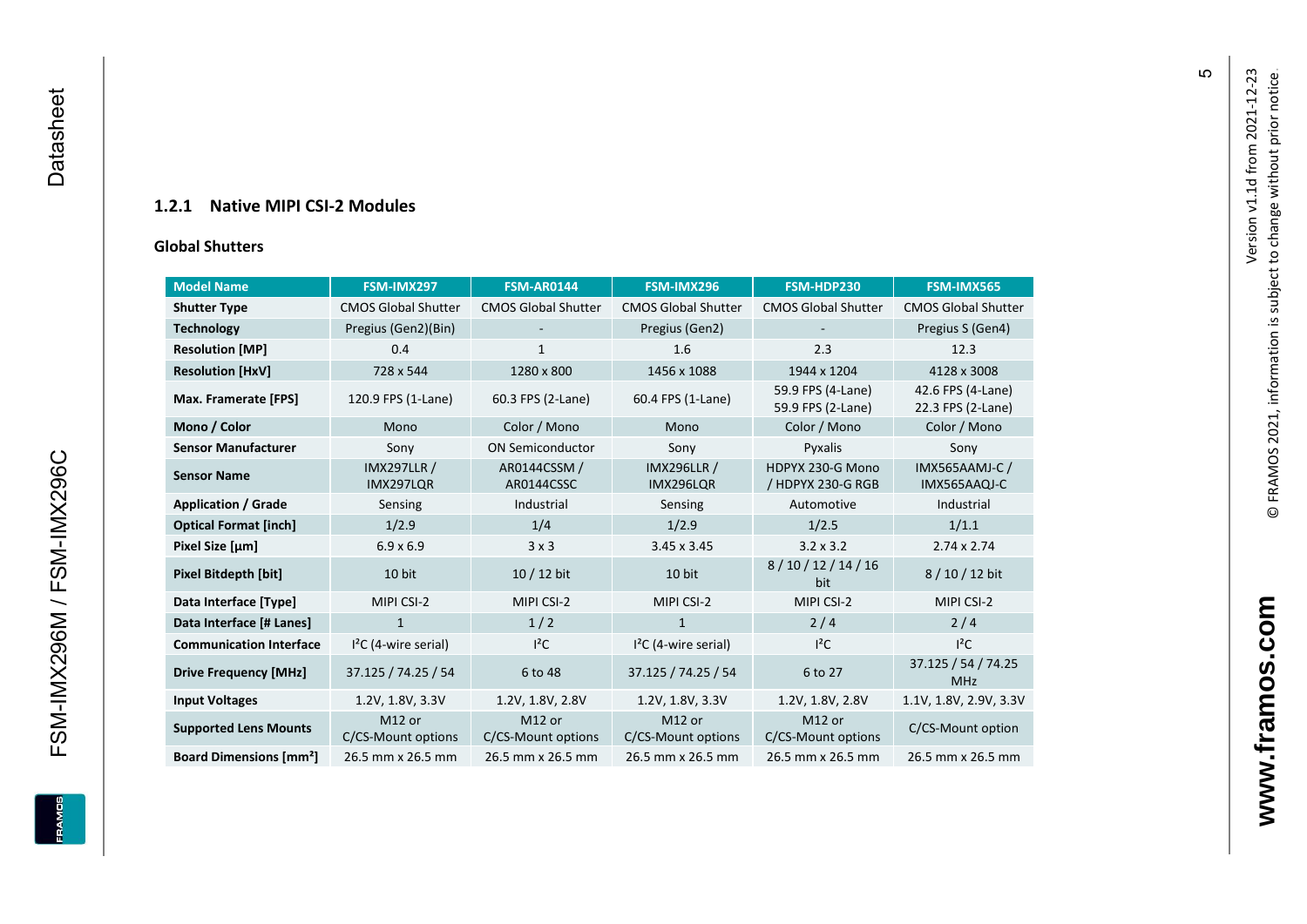#### **Rolling Shutters (Part 1/ 3 ) – up to 5 MP**

| <b>Model Name</b>                        | FSM-IMX327                         | FSM-IMX290                          | FSM-IMX462                           | FSM-IMX464                         | FSM-IMX335                         | <b>FSM-AR0521</b>                  |
|------------------------------------------|------------------------------------|-------------------------------------|--------------------------------------|------------------------------------|------------------------------------|------------------------------------|
| <b>Shutter Type</b>                      | <b>CMOS Rolling</b><br>Shutter     | <b>CMOS Rolling</b><br>Shutter      | <b>CMOS Rolling</b><br>Shutter       | <b>CMOS Rolling</b><br>Shutter     | <b>CMOS Rolling</b><br>Shutter     | <b>CMOS Rolling</b><br>Shutter     |
| <b>Technology</b>                        | Starvis + NIR                      | Starvis + NIR                       | <b>Starvis</b>                       | Starvis + NIR                      | <b>Starvis</b>                     |                                    |
| <b>Resolution [MP]</b>                   | 2.1                                | 2.1                                 | 2.1                                  | 4.2                                | 5                                  | 5                                  |
| <b>Resolution [HxV]</b>                  | 1920 x 1080                        | 1920 x 1080                         | 1920 x 1080                          | 2712 x 1538                        | 2616 x 1964                        | 2592 x 1944                        |
| Max. Framerate [FPS]                     | 60 FPS (4-Lane)<br>60 FPS (2-Lane) | 120 FPS (4-Lane)<br>60 FPS (2-Lane) | 120 FPS (4-Lane)<br>60 FPS (2-Lane)  | 90 FPS (4-Lane)<br>30 FPS (2-Lane) | 60 FPS (4-Lane)<br>30 FPS (2-Lane) | 69 FPS (4-Lane)<br>34 FPS (2-Lane) |
| Mono / Color                             | Color                              | Color                               | Mono                                 | Color / Mono                       | Color / Mono                       | Color / Mono                       |
| <b>Sensor Manufacturer</b>               | Sony                               | Sony                                | Sony                                 | Sony                               | Sony                               | <b>ON Semiconductor</b>            |
| <b>Sensor Name</b>                       | <b>IMX327LQR1</b>                  | IMX462LQR-C                         | <b>IMX290LLR /</b><br>IMX290LQR      | IMX464LQR-C                        | <b>IMX335LLN /</b><br>IMX335LQN    | AR0521SR2M /<br>AR0521SR2C         |
| <b>Application / Grade</b>               | Security                           | Security                            | Security                             | Security                           | Security                           |                                    |
| <b>Optical Format [inch]</b>             | 1/2.8                              | 1/2.8                               | 1/2.8<br>1/1.8                       |                                    | 1/2.8                              | 1/2.5                              |
| Pixel Size [µm]                          | $2.9 \times 2.9$                   | $2.9 \times 2.9$                    | $2.9 \times 2.9$<br>$2.9 \times 2.9$ |                                    | $2 \times 2$                       | $2.2 \times 2.2$                   |
| <b>Pixel Bitdepth [bit]</b>              | 10 / 12 bit                        | 10 / 12 bit                         | 10 / 12 bit                          | 10 / 12 bit                        | 10 / 12 bit                        | 8 / 10 / 12 bit                    |
| Data Interface [Type]                    | MIPI CSI-2                         | MIPI CSI-2                          | MIPI CSI-2                           | MIPI CSI-2                         | MIPI CSI-2                         | MIPI CSI-2                         |
| Data Interface [# Lanes]                 | 2/4                                | 2/4                                 | 2/4                                  | 2/4                                | 2/4                                | 2/4                                |
| <b>Communication Interface</b>           | $I2C$ (4-wire serial)              | $l^2C$                              | $I2C$ (4-wire serial)                | $I^2C$                             | $I^2C$                             | $I^2C$                             |
| <b>Drive Frequency [MHz]</b>             | 37.125 / 74.25                     | 37.125 / 74.25                      | 37.125 / 74.25                       | 6 to 27 / 37.125 /<br>74.25        | $6 - 27 / 37.125 /$<br>74.25       | 10 to 48                           |
| <b>Input Voltages</b>                    | 1.2V, 1.8V, 2.9V                   | 1.2V, 1.8V, 2.9V                    | 1.2V, 1.8V, 2.9V                     | 1.2V, 1.8V, 2.9V                   | 1.2V, 1.8V, 2.9V                   | 1.2V, 1.8V, 2.7V                   |
| <b>Supported Lens Mounts</b>             | M12 or C/CS-Mount<br>options       | M12 or C/CS-Mount<br>options        | M12 or C/CS-Mount<br>options         | M12 or C/CS-Mount<br>options       | M12 or C/CS-Mount<br>options       | M12 or C/CS-Mount<br>options       |
| <b>Board Dimensions [mm<sup>2</sup>]</b> | $26.5 \times 26.5$                 | 26.5 x 26.5                         | 26.5 x 26.5                          | 26.5 x 26.5                        | 26.5 x 26.5                        | 26.5 x 26.5                        |

FSM-IMX296M / FSM-IMX296C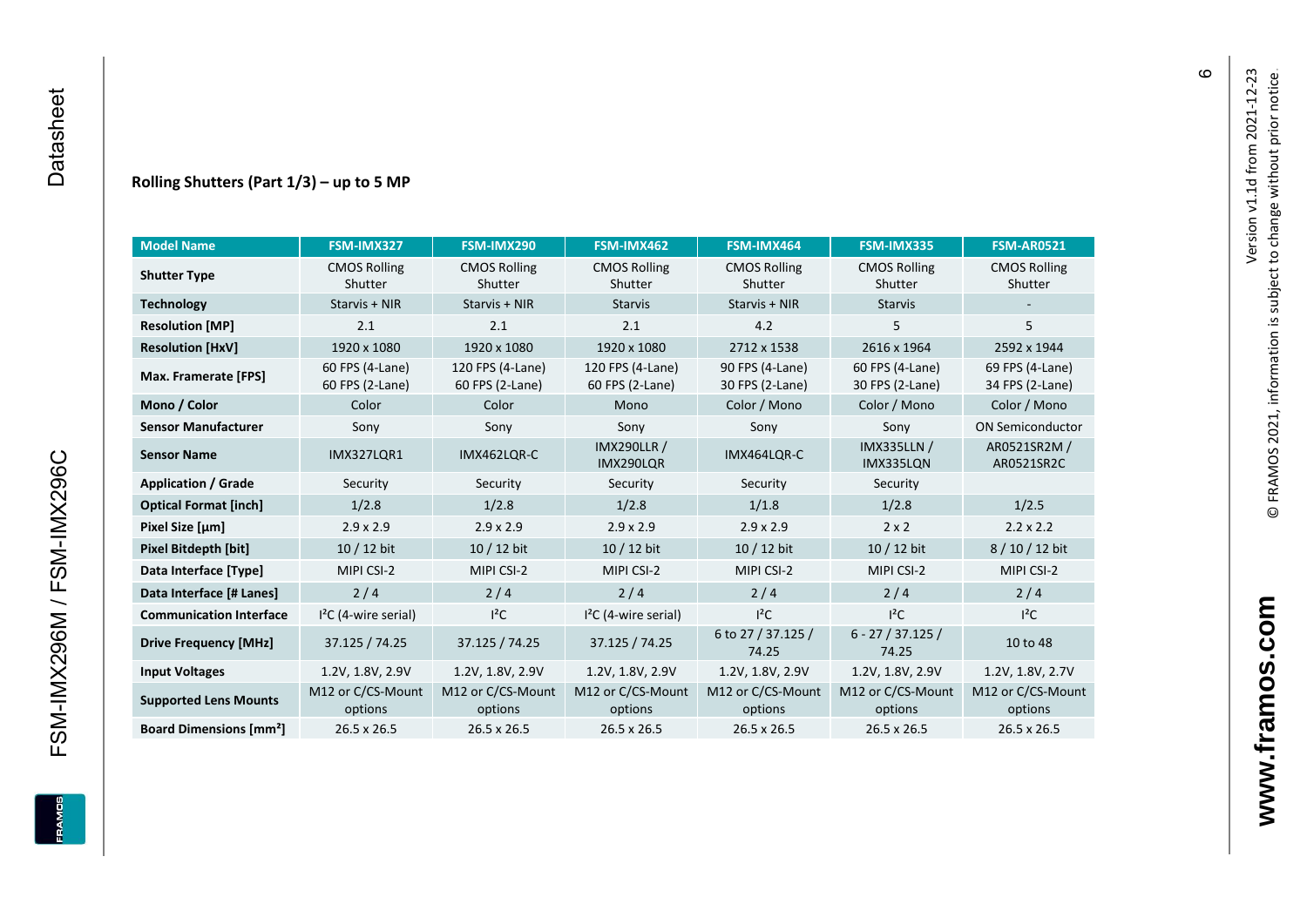#### **Rolling Shutters (Part 2/ 3 ) – 8 MP**

| <b>Model Name</b>                                     | FSM-IMX334                      | FSM-IMX485                         | FSM-IMX585                           | FSM-IMX678                         | FSM-IMX415                         | <b>FSM-IMX715</b>                  |
|-------------------------------------------------------|---------------------------------|------------------------------------|--------------------------------------|------------------------------------|------------------------------------|------------------------------------|
| <b>CMOS Rolling</b><br><b>Shutter Type</b><br>Shutter |                                 | <b>CMOS Rolling</b><br>Shutter     | <b>CMOS Rolling</b><br>Shutter       | <b>CMOS Rolling</b><br>Shutter     | <b>CMOS Rolling</b><br>Shutter     | <b>CMOS Rolling</b><br>Shutter     |
| <b>Technology</b>                                     | <b>Starvis</b>                  | Starvis + NIR                      | Starvis2                             | Starvis2                           | Starvis + NIR                      | Starvis + NIR                      |
| <b>Resolution [MP]</b>                                | 8.3                             | 8.3                                | 8.3                                  | 8.3                                | 8.4                                | 8.4                                |
| <b>Resolution [HxV]</b>                               | 3864 x 2180                     | 3864 x 2180                        | 3856 x 2180                          | 3856 x 2180                        | 3864 x 2192                        | 3864 x 2192                        |
| Max. Framerate [FPS]                                  | 60 FPS (4-Lane)                 | 72 FPS (4-Lane)<br>38 FPS (2-Lane) | 90.1 FPS (4-Lane)<br>30 FPS (2-Lane) | 72 FPS (4-Lane)<br>30 FPS (2-Lane) | 90 FPS (4-Lane)<br>44 FPS (2-Lane) | 90 FPS (4-Lane)<br>44 FPS (2-Lane) |
| Mono / Color                                          | Color / Mono                    | Color                              | Color                                | Color / Mono                       | Color                              | Color                              |
| <b>Sensor Manufacturer</b>                            | Sony                            | Sony                               | Sony                                 | Sony                               | Sony                               | Sony                               |
| <b>Sensor Name</b>                                    | <b>IMX334LLR /</b><br>IMX334LQR | <b>IMX485LQJ</b>                   | IMX585AAQJ1-C                        | IMX678AAQR1                        | IMX415-AAQR                        | IMX715AAQR1                        |
| <b>Application / Grade</b>                            | Security                        | Security                           | Security                             | Security                           | Security                           | Security                           |
| <b>Optical Format [inch]</b>                          | 1/1.8                           | 1/1.2                              | 1/1.2<br>1/1.8                       |                                    | 1/2.8                              | 1/2.8                              |
| Pixel Size [µm]                                       | $2 \times 2$                    | $2.9 \times 2.9$                   | $2.9 \times 2.9$                     | $2 \times 2$                       | $1.45 \times 1.45$                 | $1.45 \times 1.45$                 |
| <b>Pixel Bitdepth [bit]</b>                           | $10/12$ bit                     | $10/12$ bit                        | $10/12$ bit                          | $10/12$ bit                        | $10/12$ bit                        | $10/12$ bit                        |
| Data Interface [Type]                                 | MIPI CSI-2                      | MIPI CSI-2                         | MIPI CSI-2                           | MIPI CSI-2                         | MIPI CSI-2                         | MIPI CSI-2                         |
| Data Interface [# Lanes]                              | 4                               | 2/4                                | 2/4                                  | 2/4                                | 2/4                                | 2/4                                |
| <b>Communication Interface</b>                        | $I^2C$                          | $I^2C$                             | $I^2C$                               | $l^2C$                             | $l^2C$                             | $l^2C$                             |
| <b>Drive Frequency [MHz]</b>                          | $6 - 27 / 37.125 /$<br>74.25    | 6 to 27 / 37.125 /<br>74.25        | 6 to 27 / 37.125 /<br>72/74.25       | $6 - 27 / 37.125 /$<br>74.25       | 24 / 27 / 37.125 /<br>72 / 74.25   | 24 / 27 / 37.125 /<br>72/74.25     |
| <b>Input Voltages</b>                                 | 1.2V, 1.8V, 2.9V                | 1.2V, 1.8V, 2.9V                   | 1.1V, 1.8V, 3.3V                     | 1.1V, 1.8V, 3.3V                   | 1.1V, 1.8V, 2.9V                   | 1.1V, 1.8V, 2.9V                   |
| <b>Supported Lens Mounts</b>                          | M12 or C/CS-<br>Mount options   | C/CS-Mount option                  | C/CS-Mount option                    | M12 or C/CS-<br>Mount options      | M12 or C/CS-<br>Mount options      | M12 or C/CS-<br>Mount options      |
| <b>Board Dimensions [mm<sup>2</sup>]</b>              | $26.5 \times 26.5$              | 26.5 x 26.5                        | 26.5 x 26.5                          | $26.5 \times 26.5$                 | $26.5 \times 26.5$                 | $26.5 \times 26.5$                 |

 $\blacktriangleright$ 

FSM-IMX296M / FSM-IMX296C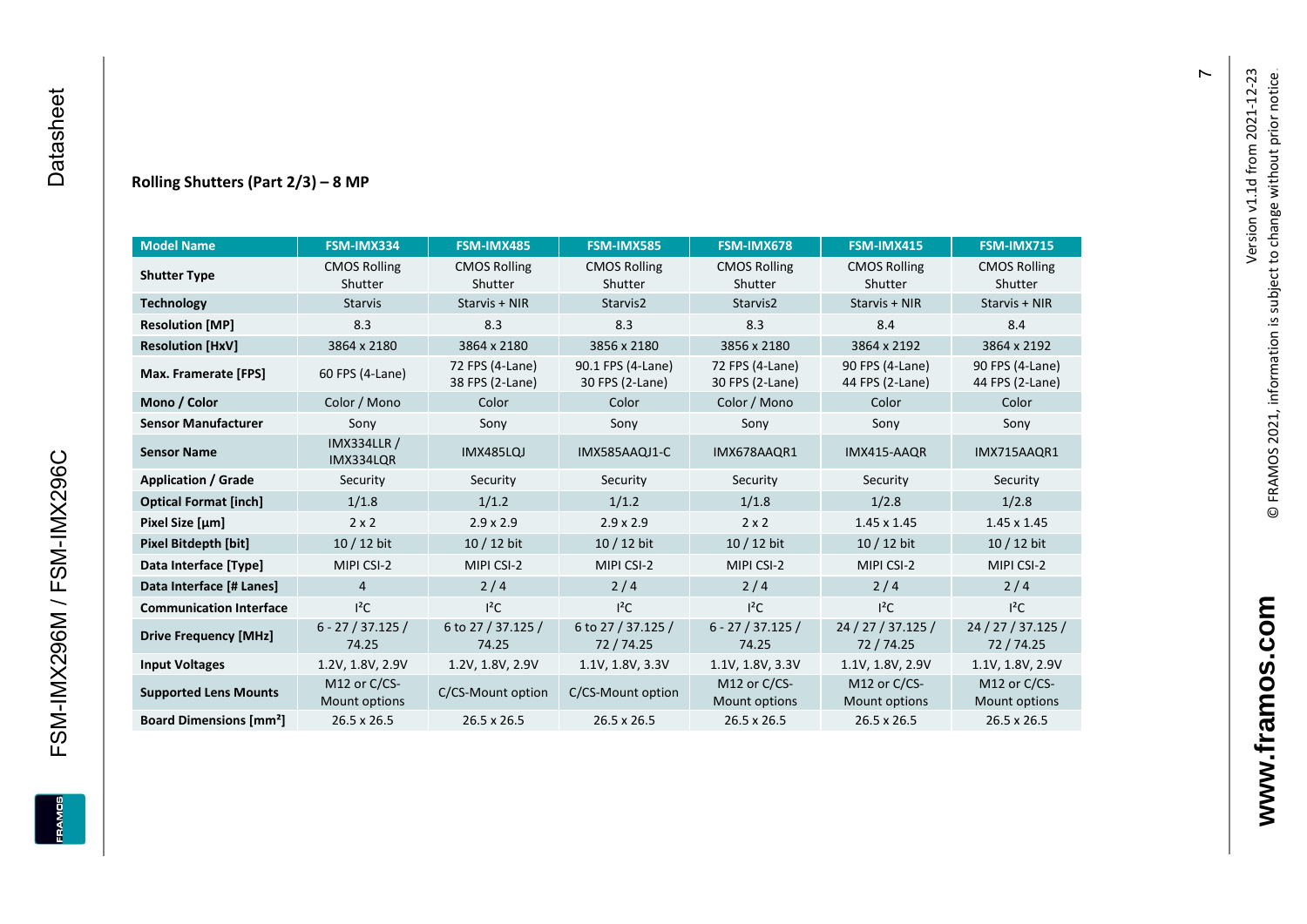| <b>Model Name</b>                        | FSM-IMX412                               | FSM-IMX577                               | FSM-IMX477                               | <b>FSM-AR1335</b>                    | FSM-IMX283                  |
|------------------------------------------|------------------------------------------|------------------------------------------|------------------------------------------|--------------------------------------|-----------------------------|
| <b>Shutter Type</b>                      | <b>CMOS Rolling Shutter</b>              | <b>CMOS Rolling Shutter</b>              | <b>CMOS Rolling Shutter</b>              | <b>CMOS Rolling Shutter</b>          | <b>CMOS Rolling Shutter</b> |
| <b>Technology</b>                        | <b>Starvis</b>                           | <b>Starvis</b>                           | <b>Starvis</b>                           |                                      | <b>Starvis</b>              |
| <b>Resolution [MP]</b>                   | 12.3                                     | 12.3                                     | 12.3                                     | 13.1                                 | 20.2                        |
| <b>Resolution [HxV]</b>                  | 4056 x 3040                              | 4056 x 3040                              | 4056 x 3040                              | 4208 x 3120                          | 5496 x 3694                 |
| Max. Framerate [FPS]                     | 59.9 FPS (4-Lane)<br>30 FPS (2-Lane)     | 59.9 FPS (4-Lane)<br>30 FPS (2-Lane)     | 59.9 FPS (4-Lane)<br>30 FPS (2-Lane)     | 27.2 FPS (4-Lane)<br>13 FPS (2-Lane) | 24.7 FPS (4-Lane)           |
| Mono / Color                             | Color                                    | Color                                    | Color                                    | Color                                | Color                       |
| <b>Sensor Manufacturer</b>               | Sony                                     | Sony                                     | Sony                                     | <b>ON Semiconductor</b>              | Sony                        |
| <b>Sensor Name</b>                       | IMX412-AACK                              | IMX477-AAPK                              | IMX577-AACK                              | AR1335CSSM /<br>AR1335CSSC           | <b>IMX283CQJ</b>            |
| <b>Application / Grade</b>               | Security                                 | Security                                 | Security                                 | Industrial                           | Audio/Video                 |
| <b>Optical Format [inch]</b>             | 1/2.3                                    | 1/2.3                                    | 1/2.3                                    | 1/3.2                                | 1                           |
| Pixel Size [µm]                          | $1.55 \times 1.55$                       | $1.55 \times 1.55$                       | $1.55 \times 1.55$                       | $1.1 \times 1.1$                     | $2.4 \times 2.4$            |
| Pixel Bitdepth [bit]                     | $10/12$ bit                              | 8/10/12 bit                              | 8/10/12 bit                              | 8 / 10 bit                           | $10/12$ bit                 |
| Data Interface [Type]                    | MIPI CSI-2                               | MIPI CSI-2                               | MIPI CSI-2                               | MIPI CSI-2                           | MIPI CSI-2                  |
| Data Interface [# Lanes]                 | 2/4                                      | 2/4                                      | 2/4                                      | 2/4                                  | $\overline{4}$              |
| <b>Communication Interface</b>           | $I2C$ (CCI)                              | $I2C$ (CCI)                              | $I2C$ (CCI)                              | $l^2C$                               | $I^2C$                      |
| <b>Drive Frequency [MHz]</b>             | 6/12/18/27                               | 6 to 27                                  | 6 to 27                                  | 6 to 48                              | 6 to 27                     |
| <b>Input Voltages</b>                    | 1.05V, 1.8V, 2.75V                       | 1.05V, 1.8V, 2.8V                        | 1.05V, 1.8V, 2.8V                        | 1.2V, 1.8V, 2.7V                     | 1.2V, 1.8V, 2.9V            |
| <b>Supported Lens Mounts</b>             | M <sub>12</sub> or<br>C/CS-Mount options | M <sub>12</sub> or<br>C/CS-Mount options | M <sub>12</sub> or<br>C/CS-Mount options | M12 or<br>C/CS-Mount options         | C/CS-Mount option           |
| <b>Board Dimensions [mm<sup>2</sup>]</b> | $26.5 \times 26.5$                       | $26.5 \times 26.5$                       | $26.5 \times 26.5$                       | 26.5 x 26.5                          | 26.5 x 26.5                 |

FSM-IMX296M / FSM-IMX296C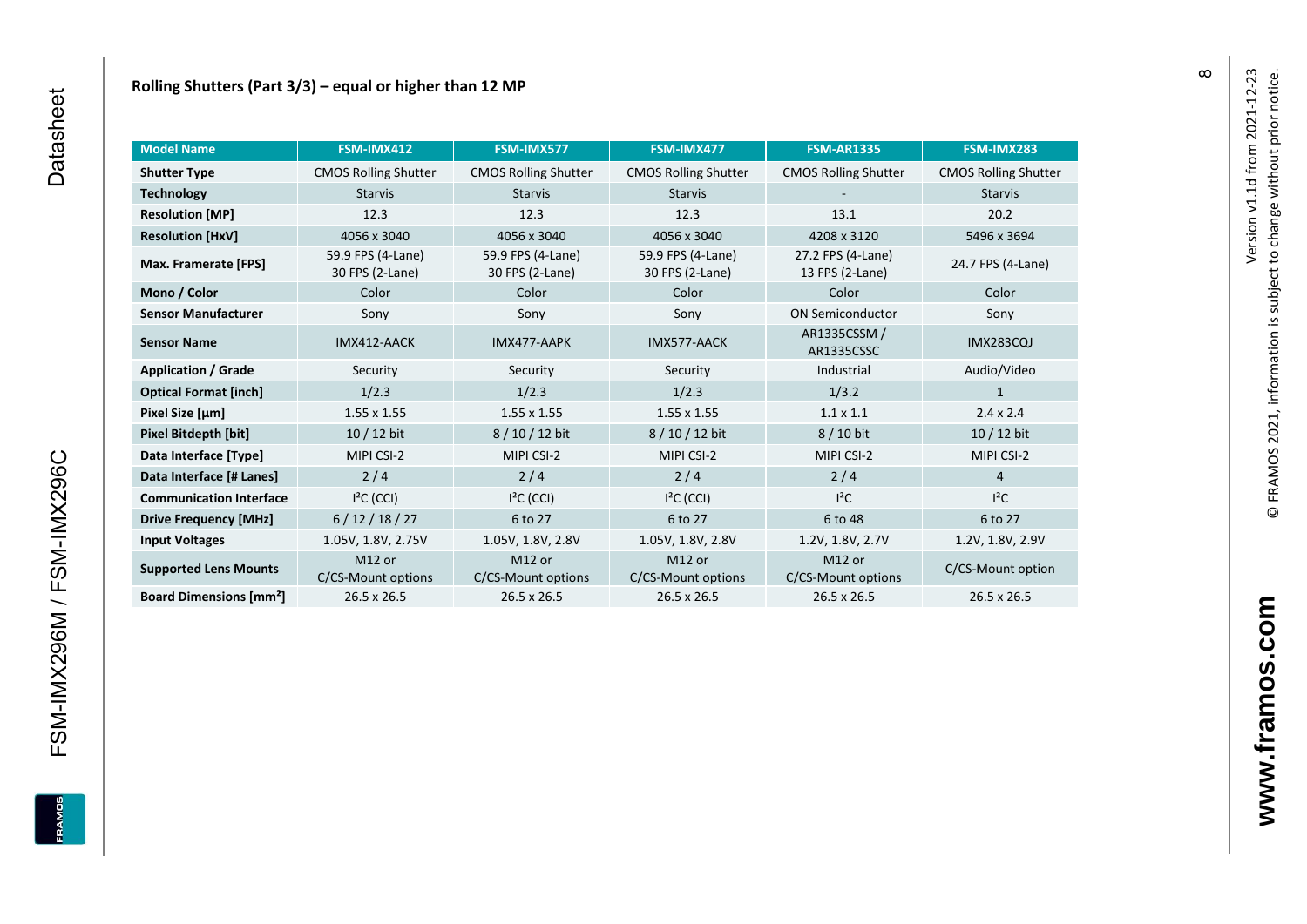#### **[1.2.2](#page-0-7) Sub -LVDS, SLVS and SLVS -EC Modules**

| <b>Model Name</b>                        | FSM-IMX264                 | FSM-IMX304                 | FSM-IMX530                                            |
|------------------------------------------|----------------------------|----------------------------|-------------------------------------------------------|
| <b>Shutter Type</b>                      | <b>CMOS Global Shutter</b> | <b>CMOS Global Shutter</b> | <b>CMOS Global Shutter</b>                            |
| <b>Technology</b>                        | Pregius (Gen2)             | Pregius (Gen2)             | Pregius S (Gen4)                                      |
| <b>Resolution [MP]</b>                   | 5.1                        | 12.4                       | 24.5                                                  |
| <b>Resolution [HxV]</b>                  | 2464 x 2056                | 4112 x 3008                | 5328 x 4608                                           |
| Max. Framerate [FPS]                     | CSI-2: 35.7 FPS (4-Lane)   | CSI-2: 23.4 FPS (4-Lane)   | SLVS-EC: 106.9 FPS (8-Lane)<br>CSI-2: 30 FPS (4-Lane) |
| Mono / Color                             | Color / Mono               | Color / Mono               | Color / Mono                                          |
| <b>Sensor Manufacturer</b>               | Sony                       | Sony                       | Sony                                                  |
| <b>Sensor Name</b>                       | IMX264LLR / IMX264LQR      | IMX304LLR / IMX304LQR      | IMX530-AAMJ / IMX530-AAQJ                             |
| <b>Application / Grade</b>               | Industrial                 | Industrial                 | Industrial                                            |
| <b>Optical Format [inch]</b>             | 2/3                        | 1.1                        | 1.2                                                   |
| Pixel Size [µm]                          | $3.45 \times 3.45$         | $3.45 \times 3.45$         | $2.74 \times 2.74$                                    |
| Pixel Bitdepth [bit]                     | 12 bit                     | 12 bit                     | 8 / 10 / 12 bit                                       |
| Data Interface [Type]                    | SubLVDS                    | SubLVDS                    | SLVS, SLVS-EC                                         |
| Data Interface [# Lanes]                 | $\overline{4}$             | 4/8                        | 1/2/4/8                                               |
| <b>Communication Interface</b>           | $I2C$ (4-wire serial)      | $I2C$ (4-wire serial)      | $I2C$ (4-wire serial)                                 |
| <b>Drive Frequency [MHz]</b>             | 37.125 / 54 / 74.25        | 37.125 / 54 / 74.25        | 37.125 / 54 / 74.25                                   |
| <b>Input Voltages</b>                    | 1.2V, 1.8V, 3.3V           | 1.2V, 1.8V, 3.3V           | 1.1V, 1.8V, 2.9V, 3.3V                                |
| <b>Supported Lens Mounts</b>             | C/CS-Mount option          | C/CS-Mount option          | C/CS-Mount option                                     |
| <b>Board Dimensions [mm<sup>2</sup>]</b> | 28 x 28                    | 28 x 28                    | 28 x 28                                               |

თ

FSM-IMX296M / FSM-IMX296C Datasheet

<span id="page-10-0"></span>FSM-IMX296M / FSM-IMX296C

Datasheet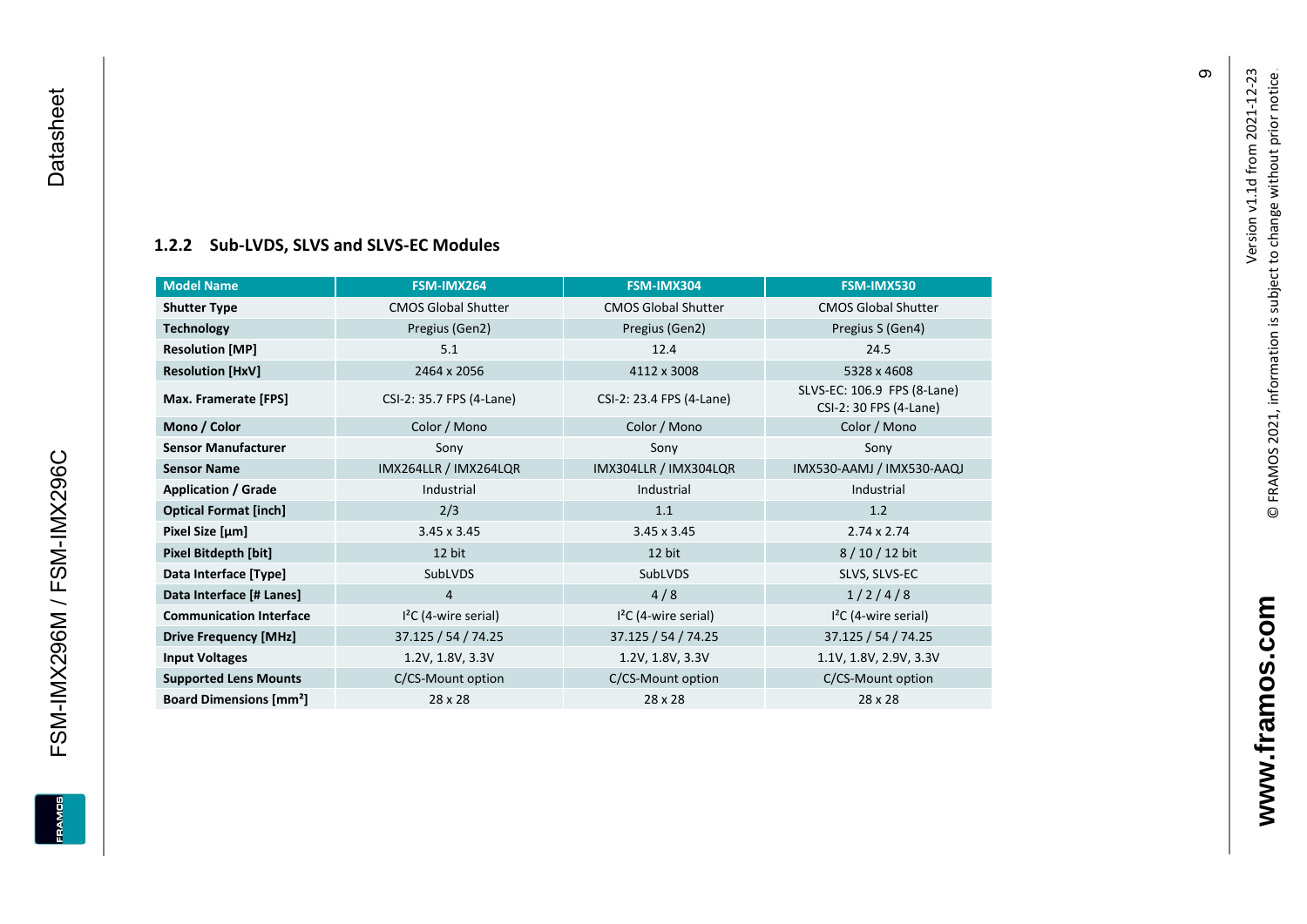### <span id="page-11-0"></span>**2 Software Package and Drivers**

As FRAMOS we know that the getting started with a new technology is the biggest challenge. The idea behind the Software Package is to enable embedded software engineers to get quickly to a streaming system and provide at the same time all tools that are needed to extend and adapt it according the individual needs of the application.

#### **What the software package and driver are:**

- A reference for a custom sensor implementation
- Demonstrating how to use the required interfaces
- Demonstrating how to communicate with the image sensor
- Demonstrating how to generaly initialize and configure the image sensor
- Provide initial image streaming output to the user space
- Demonstrating how to run basic image processing on pixel data

#### **Supported Processor Platforms**

The table below shows which platforms are supported by the standard driver package, and how many FSMs can at maximum be operated in parallel.

| <b>Sensor Module</b> | <b>NVIDIA</b><br><b>Jetson TX2</b> | <b>NVIDIA</b><br><b>AGX Xavier</b> | <b>NVIDIA</b><br><b>Jetson Nano,</b><br><b>TX2 NX, Xavier</b><br><b>NX</b> | <b>DragonBoard</b><br>410c | 96Boards<br><b>Consumer</b><br><b>Edition</b> | <b>Xilinx</b><br><b>Development</b><br><b>Boards</b> |  |  |
|----------------------|------------------------------------|------------------------------------|----------------------------------------------------------------------------|----------------------------|-----------------------------------------------|------------------------------------------------------|--|--|
| <b>FSM-AR0144</b>    | 4                                  |                                    | $\overline{2}$                                                             |                            |                                               |                                                      |  |  |
| <b>FSM-AR0521</b>    | $\overline{4}$                     |                                    | $\overline{2}$                                                             | $\overline{2}$             |                                               |                                                      |  |  |
| <b>FSM-AR1335</b>    | 4                                  |                                    | $\overline{2}$                                                             |                            |                                               |                                                      |  |  |
| FSM-HDP230           | $\overline{4}$                     | $\overline{4}$                     | $\overline{2}$                                                             |                            |                                               |                                                      |  |  |
| FSM-IMX264           | $\overline{2}$                     | $\overline{4}$                     | $\overline{\phantom{a}}$                                                   |                            |                                               |                                                      |  |  |
| FSM-IMX283           | $\overline{2}$                     | $\overline{4}$                     | $\overline{\phantom{a}}$                                                   |                            |                                               |                                                      |  |  |
| FSM-IMX290           | 4                                  |                                    | $\overline{2}$                                                             | $\overline{2}$             |                                               |                                                      |  |  |
| FSM-IMX296           | 4                                  |                                    | $\overline{2}$                                                             | $\overline{2}$             |                                               |                                                      |  |  |
| FSM-IMX297           | 4                                  |                                    | $\overline{2}$                                                             |                            |                                               |                                                      |  |  |
| FSM-IMX304           | $\overline{2}$                     | $\overline{4}$                     | $\overline{\phantom{a}}$                                                   |                            |                                               |                                                      |  |  |
| FSM-IMX327           | 4                                  |                                    | $\overline{2}$                                                             | $\overline{2}$             |                                               |                                                      |  |  |
| FSM-IMX334           | $\overline{2}$                     | $\overline{4}$                     | $\overline{\phantom{a}}$                                                   |                            | HW only, driver development                   |                                                      |  |  |
| FSM-IMX335           | 4                                  |                                    | $\overline{2}$                                                             |                            | on project basis.                             |                                                      |  |  |
| FSM-IMX412           | $\overline{4}$                     |                                    | $\overline{2}$                                                             | $\overline{2}$             |                                               |                                                      |  |  |
| FSM-IMX415           | 4                                  |                                    | $\overline{2}$                                                             |                            |                                               |                                                      |  |  |
| FSM-IMX462           | $\overline{\mathbf{4}}$            |                                    | $\overline{2}$                                                             |                            |                                               |                                                      |  |  |
| FSM-IMX464           | $\overline{4}$                     |                                    | $\overline{2}$                                                             |                            |                                               |                                                      |  |  |
| FSM-IMX477           | $\overline{4}$                     |                                    | $\overline{2}$                                                             |                            |                                               |                                                      |  |  |
| FSM-IMX485           | $\overline{4}$                     |                                    | $\overline{2}$                                                             |                            |                                               |                                                      |  |  |
| FSM-IMX565           | $\overline{4}$                     |                                    | $\overline{2}$                                                             |                            |                                               |                                                      |  |  |
| FSM-IMX577           | $\overline{4}$                     |                                    | $\overline{2}$                                                             |                            |                                               |                                                      |  |  |
| FSM-IMX585           | $\overline{4}$                     |                                    | $\overline{2}$                                                             |                            |                                               |                                                      |  |  |
| FSM-IMX678           | 4                                  |                                    | $\overline{2}$                                                             |                            |                                               |                                                      |  |  |
| FSM-IMX715           | $\overline{4}$                     |                                    | $\overline{2}$                                                             |                            |                                               |                                                      |  |  |
| FSM-IMX530           | $\overline{2}$                     | $\overline{4}$                     |                                                                            |                            |                                               | 1 <sup>1</sup>                                       |  |  |

*Table 1: Ecosystem Software Package - Supported number of FSMs per processing board*

<sup>1</sup> SLVS-EC based FPGA reference implementation as part of the SLVS-EC RX IP Core offering.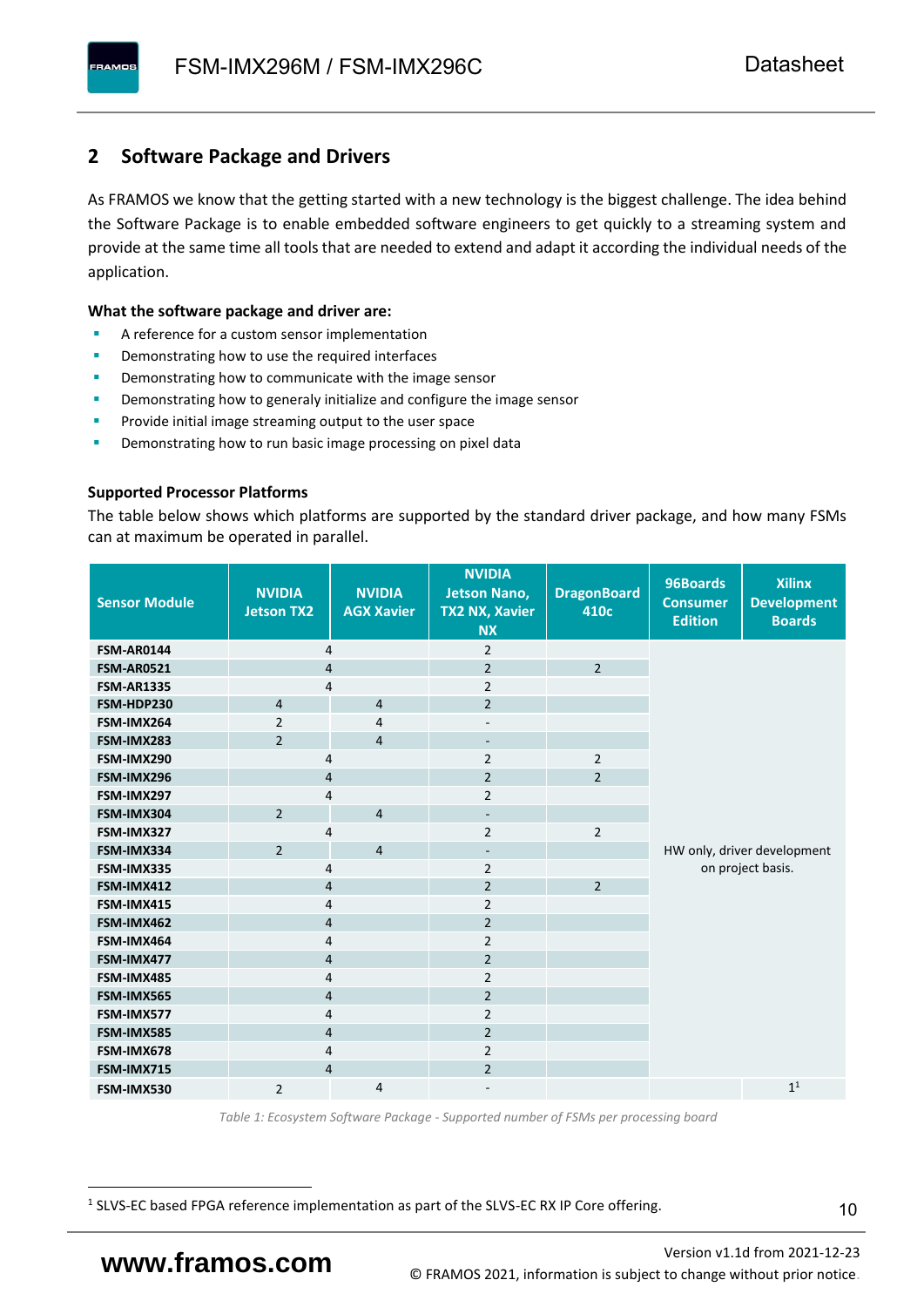#### <span id="page-12-0"></span>**2.1 Reference Software: NVIDIA Jetson Family**

The software package provided with the Development Kits of the FRAMOS Sensor Module Ecosystem provided for NVIDIA Jetson platforms provides a reference implementation of sensor and device drivers for MIPI CSI-2. It contains a minimum feature set demonstrating how to utilize the platform specific data interface and communication implementation, as well as the initialization of the image sensor and implementation of basic features.

#### **Package Content:**

- Platform and device drivers with Linux for Tegra Support
- V4L2 based subdevice drivers (low-level C API)
- Streamlined V4L2 library (LibSV) providing generic C/C++ API
- Display Examples:
	- OpenCV (Software)
	- LibArgus (Hardware)

#### **Supported Devices:**

- NVIDIA Jetson Nano Developer Kit (B01)
- **NVIDIA Jetson TX2 Developer Kit**
- NVIDIA Jetson TX2 NX Developer Kit
- **NVIDIA Jetson Xavier NX Developer Kit**
- **NVIDIA Jetson AGX Xavier Developer Kit**

#### <span id="page-12-1"></span>**2.1.1 Platform and Sensor Device Drivers**

The driver divides into two main parts that are configured in separate ways – the Image Modes and the General Features of the image sensor.

#### **Image Modes**

These are major attributes that have impact to the image data stream formatting. They require a static preconfiguration within the device tree (DT):

- Image / streaming resolution
- Pixel format / bit depth
- Data rate / lane configuration

Each driver provides access to  $3 - 5$  pre-built configurations, reflecting the main operation modes of the imager. Beside the full resolution, that is always available, they allow to receive image streams in common video resolutions like VGA, Full HD and UHD as they are supported or make sense by the imagers, and utilize sensor features like ROI and binning.

They act as an example for implementation and usage and are available as source. Due to the size limitation of the device tree, it is not possible to integrate an extensive set of options.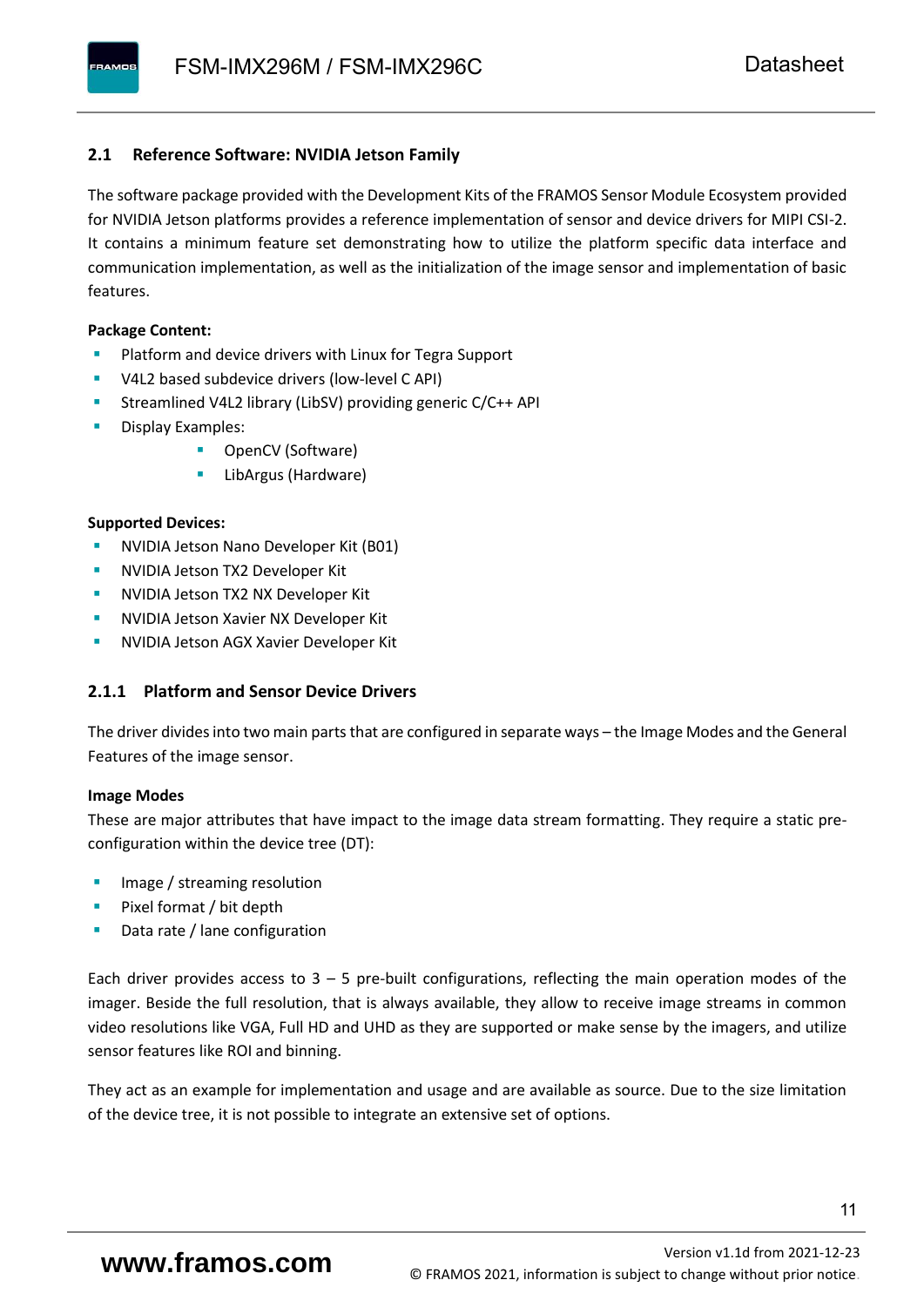#### **General Features**

These are attributes of the image sensor that do not manipulate the data stream formatting. The drivers provided with the Software Pack integrate the sensor features as shown in the table below.

| <b>Pre-Implemented</b><br><b>Features per</b><br><b>Model</b> | Gain (Analog / Digital) | <b>Frame Rate</b> | <b>Exposure Time</b> | Flip / Mirror | <b>IS Mode (Master / Slave)</b> | Sensor Mode ID | <b>Test Pattern Output</b> | <b>Black Level</b> | <b>HDR Output</b> | <b>Broadcast</b> | Data Rate | <b>Synchronizing Master</b> |                           |
|---------------------------------------------------------------|-------------------------|-------------------|----------------------|---------------|---------------------------------|----------------|----------------------------|--------------------|-------------------|------------------|-----------|-----------------------------|---------------------------|
| <b>FSM-AR0144</b>                                             |                         |                   |                      |               |                                 |                |                            |                    |                   |                  |           |                             |                           |
| <b>FSM-AR0521</b>                                             |                         |                   |                      |               |                                 |                |                            |                    |                   |                  |           |                             |                           |
| <b>FSM-AR1335</b>                                             |                         |                   |                      |               |                                 |                |                            |                    |                   |                  |           |                             |                           |
| FSM-HDP230                                                    |                         |                   |                      |               |                                 |                |                            |                    |                   |                  |           |                             |                           |
| FSM-IMX264                                                    |                         |                   |                      |               |                                 |                |                            |                    |                   |                  |           |                             |                           |
| FSM-IMX283                                                    |                         |                   |                      |               |                                 |                |                            |                    |                   |                  |           |                             |                           |
| FSM-IMX290                                                    |                         |                   |                      |               |                                 |                |                            |                    |                   |                  |           |                             |                           |
| FSM-IMX296                                                    |                         |                   |                      |               |                                 |                |                            |                    |                   |                  |           |                             |                           |
| FSM-IMX297                                                    |                         |                   |                      |               |                                 |                |                            |                    |                   |                  |           |                             |                           |
| FSM-IMX304                                                    |                         |                   |                      |               |                                 |                |                            |                    |                   |                  |           |                             |                           |
| FSM-IMX327                                                    |                         |                   |                      |               |                                 |                |                            |                    |                   |                  |           |                             |                           |
| FSM-IMX334                                                    |                         |                   |                      |               |                                 |                |                            |                    |                   |                  |           |                             |                           |
| FSM-IMX335                                                    |                         |                   |                      |               |                                 |                |                            |                    |                   |                  |           |                             |                           |
| FSM-IMX412                                                    |                         |                   |                      |               |                                 |                |                            |                    |                   |                  |           |                             |                           |
| FSM-IMX415                                                    |                         |                   |                      |               |                                 |                |                            |                    |                   |                  |           |                             |                           |
| FSM-IMX462                                                    |                         |                   |                      |               |                                 |                |                            |                    |                   |                  |           |                             | V4L (libsv) and libargus  |
| FSM-IMX464                                                    |                         |                   |                      |               |                                 |                |                            |                    |                   |                  |           |                             | V4L (libsv)               |
| FSM-IMX477                                                    |                         |                   |                      |               |                                 |                |                            |                    |                   |                  |           |                             | Not Supported/Implemented |
| FSM-IMX485                                                    |                         |                   |                      |               |                                 |                |                            |                    |                   |                  |           |                             |                           |
| FSM-IMX530                                                    |                         |                   |                      |               |                                 |                |                            |                    |                   |                  |           |                             |                           |
| FSM-IMX565                                                    |                         |                   |                      |               |                                 |                |                            |                    |                   |                  |           |                             |                           |
| FSM-IMX577                                                    |                         |                   |                      |               |                                 |                |                            |                    |                   |                  |           |                             |                           |
| FSM-IMX565                                                    |                         |                   |                      |               |                                 |                |                            |                    |                   |                  |           |                             |                           |
| FSM-IMX585                                                    |                         |                   |                      |               |                                 |                |                            |                    |                   |                  |           |                             |                           |
| FSM-IMX678                                                    |                         |                   |                      |               |                                 |                |                            |                    |                   |                  |           |                             |                           |
| FSM-IMX715                                                    |                         |                   |                      |               |                                 |                |                            |                    |                   |                  |           |                             |                           |

*Table 2: Supported sensor features on NVIDIA Jetson Family*

Further features, as they are supported by the image sensor, can be integrated into the driver sources using the image sensor datasheet.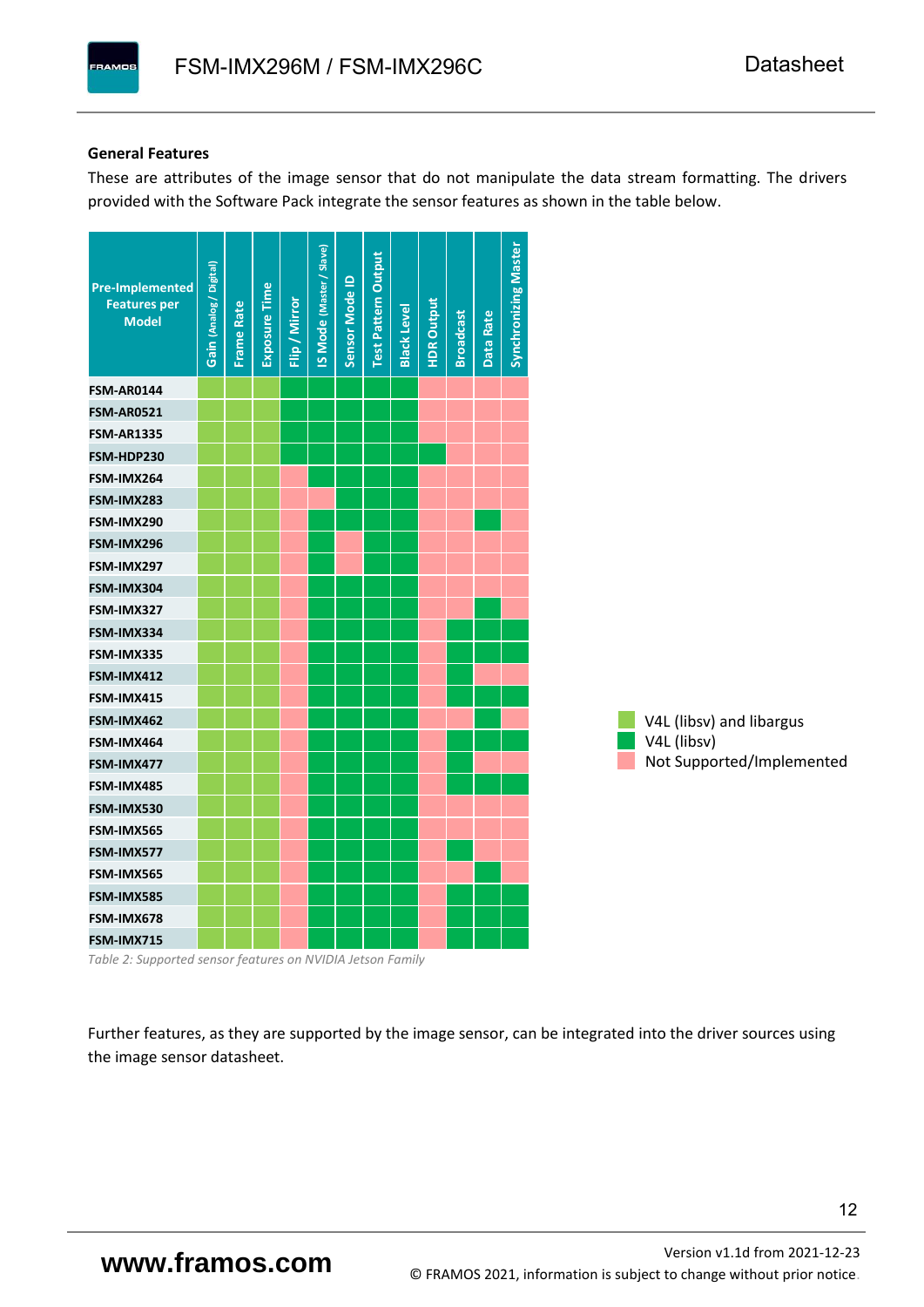#### <span id="page-14-0"></span>**2.1.2 Image Pre-Processing Examples**

The provided image processing examples show the general mechanisms of data handling for an image processing using 3<sup>rd</sup>-party libraries. The OpenCV example provides data that is raw (mono) or demosaiced (color) and not further optimized for visual experience, while the LibArgus examples leverages the discrete ISP (Image Signal Processor) inside the Jetson SoC to optimize image reproduction.

#### **Argus Camera Example:**

- Using hard ISP in NVIDIA Jetson SoCs, most performant option for image preprocessing
- Only applicable for color sensors (color processing can't be disabled)
- Most performant option
- Utilizing libArgus closed source library, support and tuning on individual basis through FRAMOS
- Example Implementation: Shows Demo Tuning per FSM Devkit

|                               | <b>Xavier</b><br>(AGX, NX) | Tegra X2<br>(TX2, TX2 NX) | Tegra X1<br>(TX1, Nano) |
|-------------------------------|----------------------------|---------------------------|-------------------------|
|                               | <b>Performance</b>         |                           |                         |
| Max. # of streams through ISP | 16                         | 12                        | 6                       |
| Pixel Bandwidth (max.)        | 2 Gpix/s                   | $1.4$ Gpix/s              | $1.4$ Gpix/s            |
| Image Resolution (max.)       | 64 MP                      | 24 MP                     | 24 MP                   |
| Image Width (max.)            | 6144 px                    | 6144 px                   | 6144 px                 |

*Table 3: ISP capabilities / limitations of NVIDIA Jetson Family*

The software package provided with our FSM Devkits contains a functionally and performance limited example configuration for the Jetson ISP. The configuration is sensor and lens related and demonstrates the combination of our standard kit in environments that are illuminated with fluorescent light, like in office or laboratory.

|                                                                   | <b>Supported Features in Default Configuration</b> |  |  |  |  |
|-------------------------------------------------------------------|----------------------------------------------------|--|--|--|--|
| <b>Lens Considered (Type)</b>                                     | Yes (Devkit Lens)                                  |  |  |  |  |
| IR Cut Filter (Type)                                              | Yes (650nm/50%)                                    |  |  |  |  |
| <b>Sensor Configuration</b>                                       | <b>Driver Default</b>                              |  |  |  |  |
| <b>Demosaic</b>                                                   | Yes <sup>2</sup>                                   |  |  |  |  |
| <b>Black Level Compensation</b>                                   | <b>Yes (Calibrated)</b>                            |  |  |  |  |
| <b>Bad Pixel Correction</b>                                       | <b>Yes (Calibrated)</b>                            |  |  |  |  |
| <b>Color Correction</b>                                           | <b>Yes (Calibrated)</b>                            |  |  |  |  |
| Auto White Balance (A, TL84, D65)                                 | Limited (Calibrated for TL84 only)                 |  |  |  |  |
| <b>Manual White Balancing</b>                                     | Limited (Not Calibrated)                           |  |  |  |  |
| Lens Shading / Falloff Correction                                 | Limited (Calibrated for Devkit lens)               |  |  |  |  |
| <b>Noise Reduction</b>                                            | Limited (Not Calibrated)                           |  |  |  |  |
| <b>Sharpening</b>                                                 | Limited (Not Calibrated)                           |  |  |  |  |
| Auto Exposure, Gain, Gamma,<br><b>Color/Tone, Contrast Tuning</b> | <b>Requires Application Specific Tuning</b>        |  |  |  |  |

*Table 4: Default tuning of NVIDIA Jetson, supplied with FSM Devkits*

13

<sup>&</sup>lt;sup>2</sup> Demosaicing is always active and can't be disabled. For monochrome sensors refer to libSV to bypass the ISP.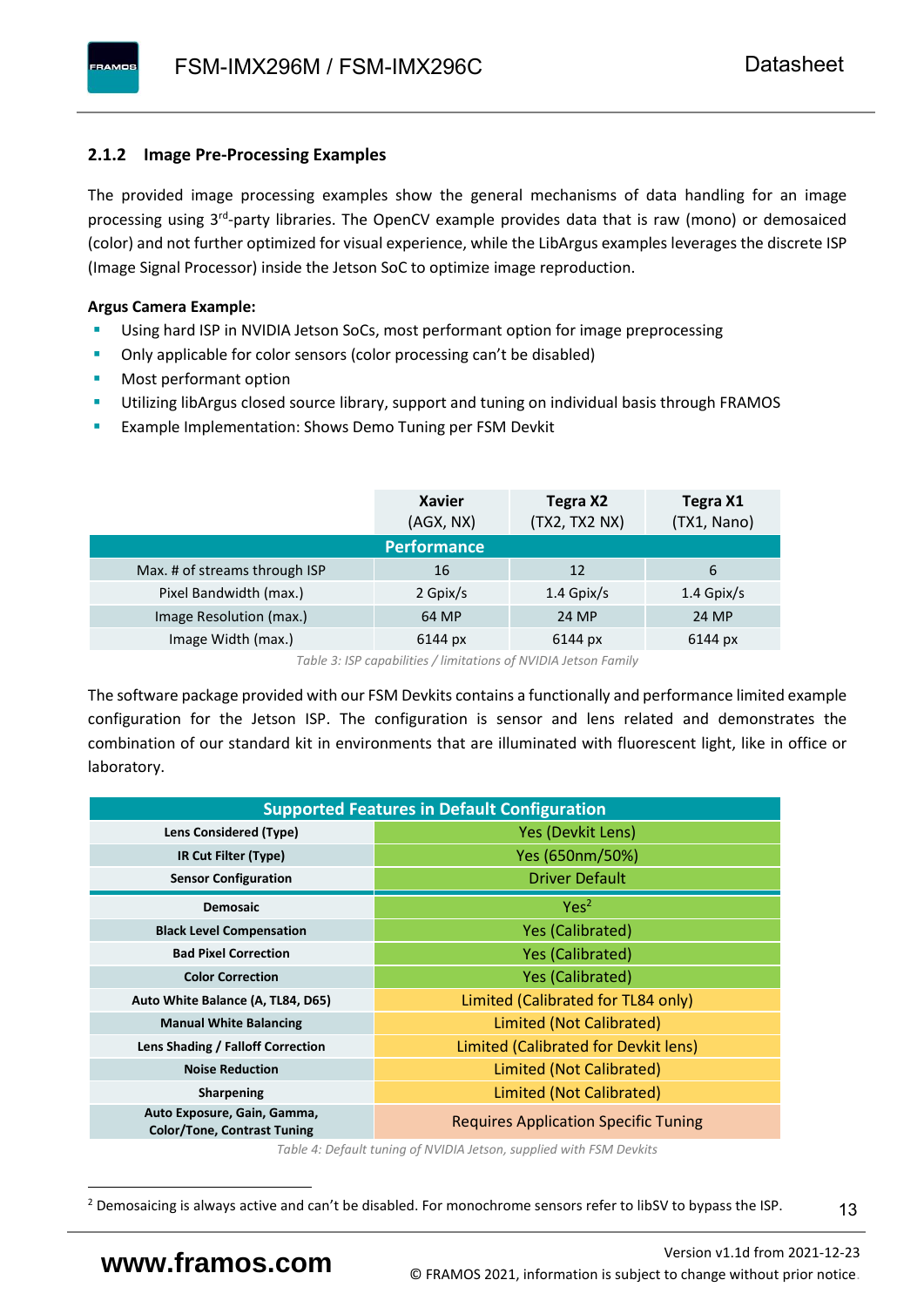To archive best performance and stable results also in variable lighting conditions, a fully featured calibration will be required. As NVIDIA camera partner, FRAMOS provides full ISP configurations for standard setups on request. Further, full custom calibration services considering lens and application specific requirements for sophisticated applications are provided on per project basis.

#### **OpenCV Example:**

- Open software library
- Easy to use and large feature set
- **•** Very resource hungry (CPU)
- Not recommended for pre-processing
- **Example Implementation: Demosaicing, Displaying**

Due to limited performance and extreme resource utilization, the image processing support utilizing the CPU will not be further enhanced.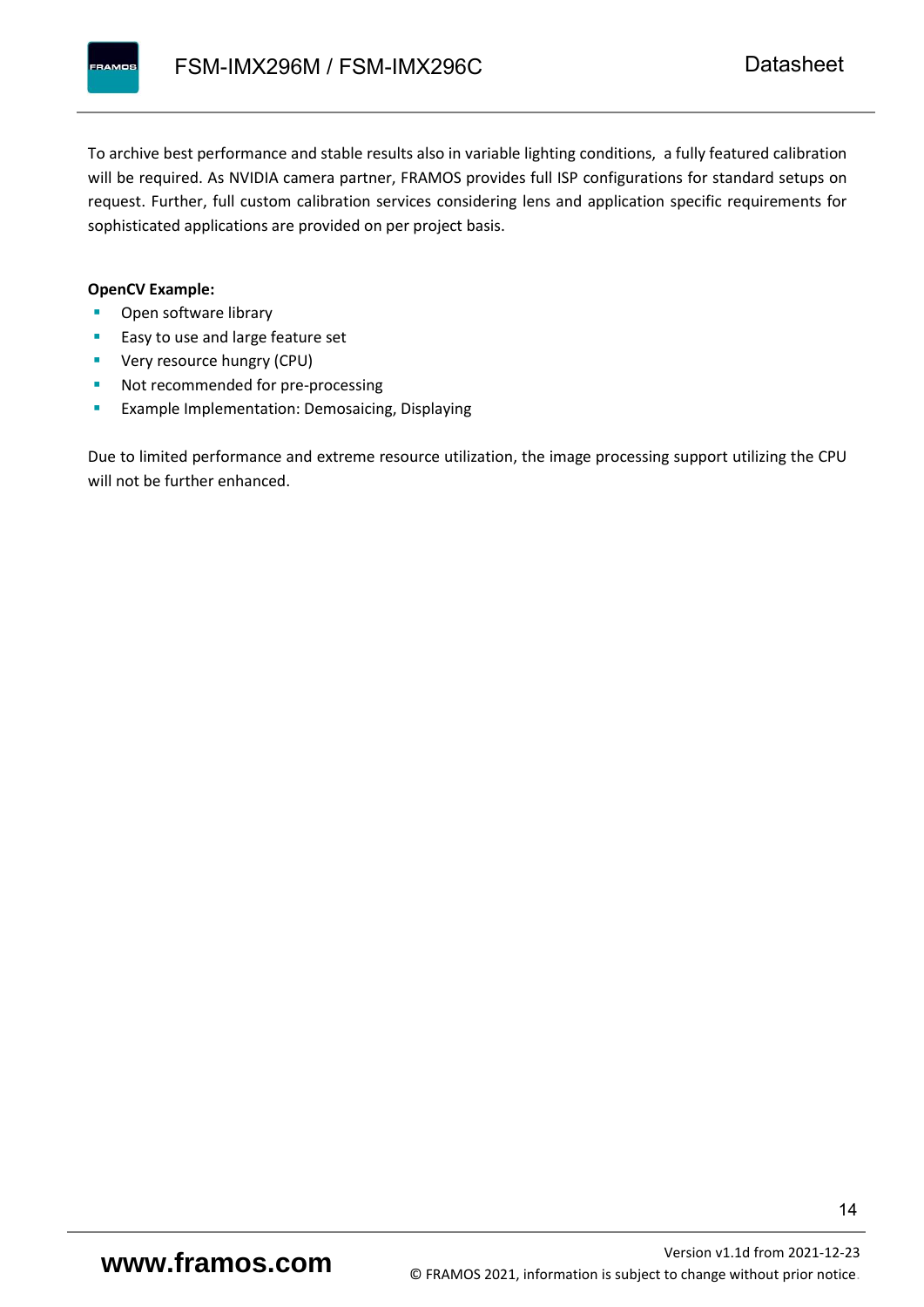#### <span id="page-16-0"></span>**3 Ecosystem Compatibility Matrix**

#### <span id="page-16-1"></span>**3.1 Hardware Support**

**PAMOS** 

The following matrix shows the compatibility of FSMs, FSAs and FPAs to each other. The FSAs differentiate to each other by supplied voltages, power up sequence, generated clock (oscillator) and physical attributes.

|            |                                                         | FSM-IMX290<br>FSM-IMX327                                             |                                                         |                                                         |                                                         |                                            |                                                         |                                                         |                                                         |
|------------|---------------------------------------------------------|----------------------------------------------------------------------|---------------------------------------------------------|---------------------------------------------------------|---------------------------------------------------------|--------------------------------------------|---------------------------------------------------------|---------------------------------------------------------|---------------------------------------------------------|
|            |                                                         | FSM-IMX334<br>FSM-IMX335                                             |                                                         |                                                         |                                                         |                                            |                                                         |                                                         |                                                         |
|            |                                                         | FSM-IMX412 FSM-IMX462<br>FSM-IMX477 FSM-IMX464                       |                                                         | <b>FSM-IMX296 FSM-AR0521</b>                            | FSM-IMX415                                              |                                            |                                                         |                                                         | FSM-IMX565<br><b>FSM-IMX585</b>                         |
| Item       | FSM-IMX577                                              | FSM-IMX485                                                           |                                                         | <b>FSM-IMX297   FSM-AR1335  </b>                        | <b>FSM-IMX715 FSM-IMX283</b>                            |                                            | <b>FSM-AR0144</b>                                       | FSM-HDP230                                              | <b>FSM-IMX678</b>                                       |
| FSA-FT1/A  | FPA-4.A/TXA<br>FPA-A/NVN<br>FPA-2.A/96B<br>FPA-ABC/XX13 |                                                                      |                                                         |                                                         |                                                         |                                            |                                                         |                                                         |                                                         |
| FSA-FT3/A  |                                                         | FPA-4.A/TXA<br>FPA-A/NVN <sup>4</sup><br>FPA-2.A/96B<br>FPA-ABC/XX13 |                                                         |                                                         |                                                         |                                            |                                                         |                                                         |                                                         |
| FSA-FT6/A  |                                                         |                                                                      | FPA-4.A/TXA<br>FPA-A/NVN<br>FPA-2.A/96B<br>FPA-ABC/XX13 |                                                         |                                                         |                                            |                                                         |                                                         |                                                         |
| FSA-FT7/A  |                                                         |                                                                      |                                                         | FPA-4.A/TXA<br>FPA-A/NVN<br>FPA-2.A/96B<br>FPA-ABC/XX13 |                                                         |                                            |                                                         |                                                         |                                                         |
| FSA-FT11/A |                                                         |                                                                      |                                                         |                                                         | FPA-4.A/TXA<br>FPA-A/NVN<br>FPA-2.A/96B<br>FPA-ABC/XX13 |                                            |                                                         |                                                         |                                                         |
| FSA-FT12/A |                                                         |                                                                      |                                                         |                                                         |                                                         | FPA-4.A/TXA<br>FPA-2.A/96B<br>FPA-ABC/XX13 |                                                         |                                                         |                                                         |
| FSA-FT13/A |                                                         |                                                                      |                                                         |                                                         |                                                         |                                            | FPA-4.A/TXA<br>FPA-A/NVN<br>FPA-2.A/96B<br>FPA-ABC/XX13 |                                                         |                                                         |
| FSA-FT19/A |                                                         |                                                                      |                                                         |                                                         |                                                         |                                            |                                                         | FPA-4.A/TXA<br>FPA-A/NVN<br>FPA-2.A/96B<br>FPA-ABC/XX13 |                                                         |
| FSA-FT26/A |                                                         |                                                                      |                                                         |                                                         |                                                         |                                            |                                                         |                                                         | FPA-4.A/TXA<br>FPA-A/NVN<br>FPA-2.A/96B<br>FPA-ABC/XX13 |

#### <span id="page-16-2"></span>**Sensor Modules with MIPI CSI-2 (D-PHY) Output**

*Table 5: Ecosystem Compatibility Matrix – Native CSI-2 (D-PHY) FSMs*

Version [v1.1d](#page-0-3) from 2021-12-23 **www.framos.com** © FRAMOS 2021, [information is subject to change without prior notice.](mailto:sales@framos.de)

<sup>&</sup>lt;sup>3</sup> Not verified, Xilinx Development Board with hard MIPI CSI-2 / D-PHY interface.

<sup>4</sup> FSM-IMX334 is not supported due to the sensor requiring 4-lanes MIPI.